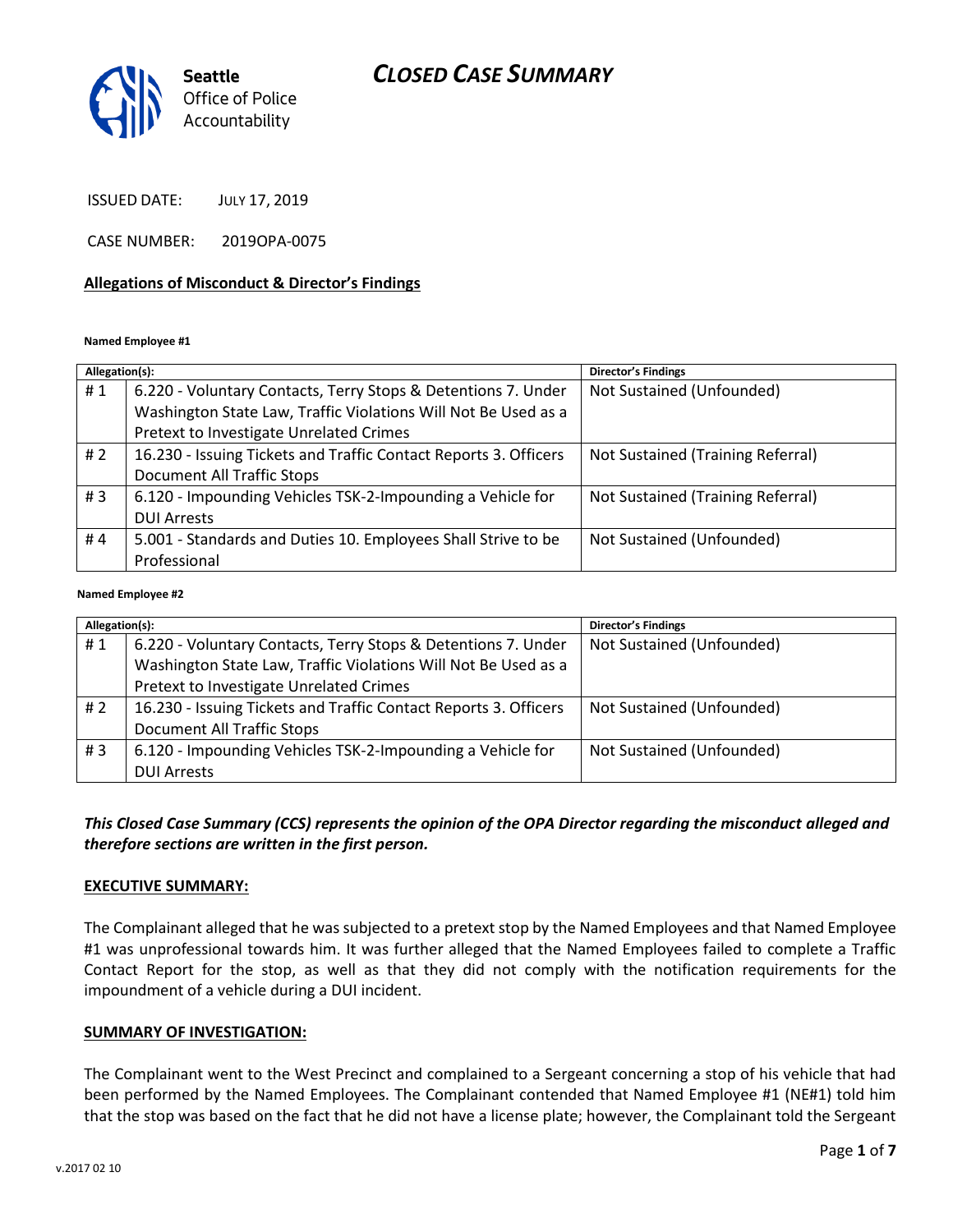



OPA CASE NUMBER: 2019OPA-0075

that he did have a temporary paper plate. The Complainant reported that the Named Employees then stated that they smelled marijuana, arrested him for DUI, and impounded his vehicle. The Complainant contended that the Named Employees conducted a pretext stop of his vehicle in order to investigate the marijuana smell, not the absence of a license. He further asserted that the officers abused their authority and embarrassed him when they required him to engage in standardized field sobriety tests (SFSTs) on a public street. The Complainant stated that he was not told where he was when he was released from the hospital or where his car had been towed to. The Sergeant referred this matter to OPA and this investigation ensued.

As part of its investigation, OPA interviewed the Complainant. The Complainant reiterated the same allegations he made to the Sergeant. He said he obtained a temporary plate in California and that, when he was stopped, it was less than 30 days after the temporary plate had been procured. The Complainant denied that he was smoking marijuana on the date in question. He stated, however, that people had been smoking marijuana in his vehicle approximately 30 minutes before he was stopped. He did not recall being given any paperwork from the officers concerning this incident and stated that he did not know where his vehicle was. He felt it was not right for the officers to simply leave him at the hospital and not tell him where to go and how to get his car back.

OPA reviewed the CAD Call Report and the General Offense Report. These documents indicated that the Named Employees stopped the Complainant's vehicle because it did not have a license plate or tabs. NE#1 reported that, when he approached the car, he "observed what appeared to be a cloud of smoke come from the vehicle" and that he recognized the "odor of the smoke as being the distinct odor of burnt marijuana." NE#1 reported that he asked the Complainant whether he was smoking marijuana and the Complainant admitted smoking a marijuana cigarette approximately 30 minutes prior. NE#1 stated that he observed a burnt marijuana cigarette in one of the front seat cup holders. NE#1 reported that, based on his observations of the Complainant's physical condition (red and glassy eyes) and the Complainant's inability to respond to NE#1's questions while looking for his registration, he believed that the Complainant was impaired. NE#1 documented that the Complainant consented to SFSTs and that the Complainant failed those tests. NE#1 then placed the Complainant under arrest for DUI and, pursuant to Hailey's Law, impounded the Complainant's vehicle. NE#1 reported that he obtained a warrant for a blood draw and the Complainant was transported to the hospital for the blood to be taken. NE#1 documented that, while at the hospital, the Complainant used expletives towards NE#1 and made statements concerning NE#1 that both NE#1 and Named Employee #2 (NE#2) believed to be threatening. Lastly, NE#1 reported that he provided the Complainant with a return of service, receipt of property taken, and a business card with the incident number on it.

OPA also reviewed both the In-Car Video (ICV) and the Body Worn Video (BWV) for this incident. The ICV reflected the initial stop of the Complainant's vehicle. No license plate was on the vehicle, but there was a trip permit in the top right corner of the back windshield. The BWV showed the officers' approach of the vehicle. NE#1's BWV depicted his initial contact with the Complainant and their preliminary discussion. OPA could not conclusively identify a cloud of smoke on the video; however, the video showed that NE#1 mentioned the smell of marijuana virtually immediately after contacting the Complainant and that the Complainant admitted to smoking marijuana 40 minutes earlier. NE#1 then explored the trip permit and the Complainant stated that it was a one trip permit that he obtained to drive from Michigan to California. NE#1 continued to interact with the Complainant and requested that he complete SFSTs. The Complainant did so. After the conclusion of the SFSTs, the Complainant was informed that he was going to be arrested for DUI. The Complainant asked that his vehicle not be impounded but NE#1 told him that it was required. The Complainant then asked where his vehicle was going to be taken to and he was told that there were two impound lots, one in north Seattle and one in south Seattle. The officers told the Complainant that the vehicle was being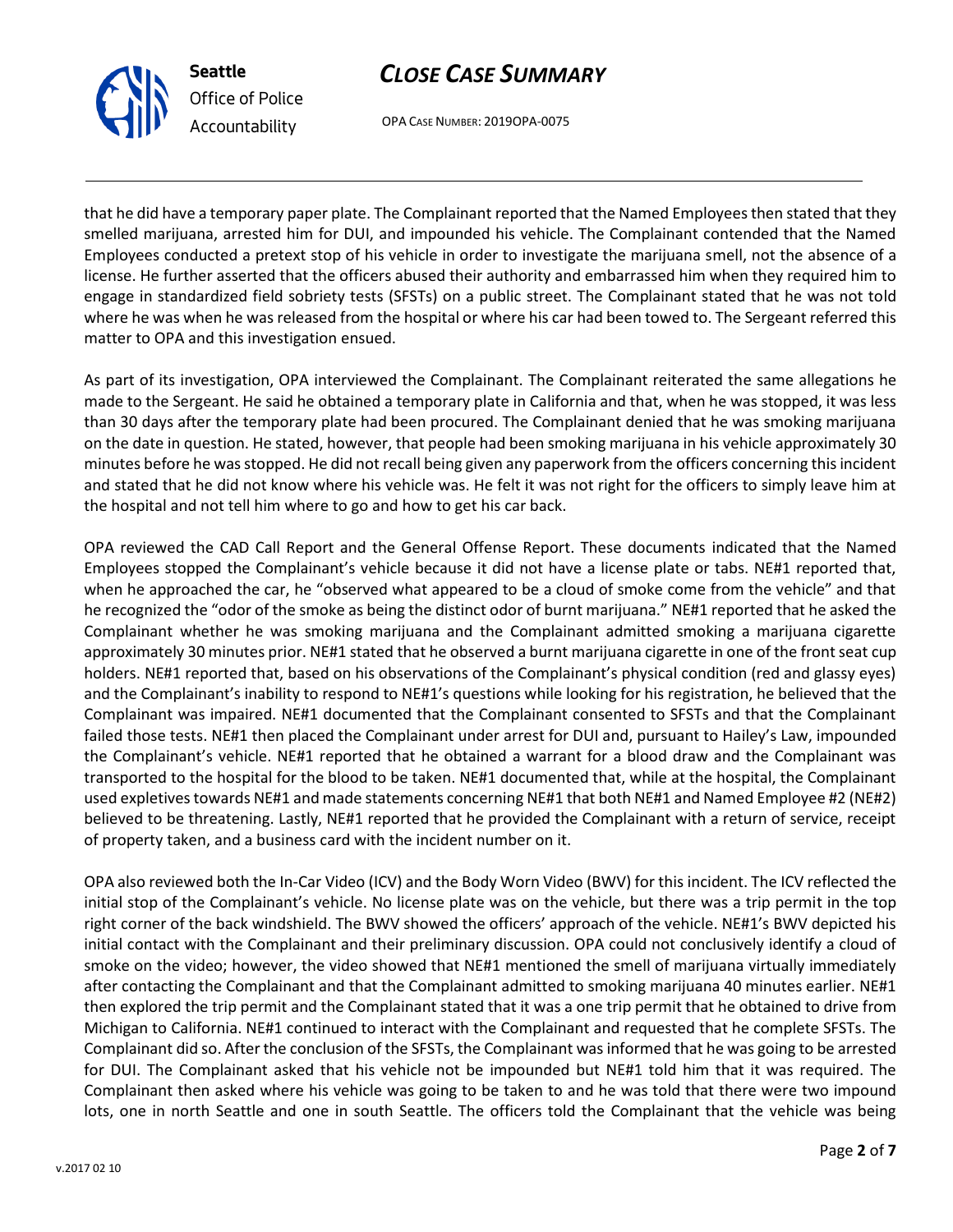



OPA CASE NUMBER: 2019OPA-0075

impounded by Lincoln Towing. The video also depicted the interactions between the officers and the Complainant at the hospital. As NE#1 reported, the Complainant used profanity towards him, including calling him a "fucking coward." He also referred to NE#1 as "little dude." Further, at the time his blood was drawn, the Complainant's demeanor changed, and he appeared to grow angry towards NE#1. After the blood was drawn, the Complainant said to NE#1: "I think I could fuck you up." The officers exited the hospital with the Complainant and informed him that he was free to leave, returned his property to him, and told him that his license would be suspended due to his DUI arrest. When the officers were leaving the scene, the video captured the Complainant knocking on their car window in an apparent attempt to ask them a question. The officers did not roll down their window and drove away.

As part of its investigation, OPA interviewed both of the Named Employees. NE#1 reiterated that he initially stopped the vehicle for the lack of a license plate, but that he then smelled marijuana when he contacted the Complainant. NE#1 stated that he had received training on investigating DUIs and that he had processed between 50-70 DUIs during his career. NE#1 acknowledged that, had the Complainant's trip permit been valid, it would have been acceptable for him not to have license plates. NE#1 stated that he did not ultimately determine the validity of the trip permit because he identified that the Complainant was potentially DUI and his investigation shifted. NE#1 did not end the contact concerning the trip permit and initiate a new investigation into the DUI, instead initially investigating them simultaneously and then abandoning the trip permit inquiry. NE#1 denied that the stop was based on pretext. NE#1 told OPA that he eventually issued a verbal warning for the trip permit. He acknowledged that he did not generate a Traffic Contact Report (TCR) documenting the warning. NE#1 recognized that the failure to complete a TCR was in technical violation of policy. NE#1 stated that he completed the impound tow form for the Complainant's vehicle. NE#1 was unsure if the Complainant ever received his copy of the impound tow form and confirmed that he did not provide the Complainant with all of the information identified in SPD Policy 6.120-TSK-2. When asked why he did not stop when the Complainant knocked on the patrol vehicle's window, NE#1 explained that he viewed the Complainant as acting in a physically aggressive manner. NE#1 additionally stated that, given the Complainant's profanities and pejorative statements towards him at the hospital, he did not think it was a good idea to further interact with the Complainant. NE#1 reasoned that the driving away from the scene without rolling down the patrol vehicle's window constituted de-escalation. NE#1 stated that he strived to be professional with the Complainant. He acknowledged, however, that he grew frustrated with the Complainant.

Named Employee #2 (NE#2) said that he was NE#1's partner on the date in question and that NE#1 was the lead officer during the traffic stop. NE#2 stated that, at first, the stop was based on the lack of a license plate, but that it transitioned to a DUI investigation when NE#1 smelled marijuana. NE#2 stated that he did not know whether the trip permit was valid or not. He said that he deferred to NE#1 on this issue. NE#2 told OPA that he did not complete any paperwork for this incident and that this was NE#1's responsibility as the primary officer. NE#2, like NE#1, denied that the stop was based on pretext. When asked about NE#1's professionalism during this incident, NE#2 stated that he believed that NE#1 acted in compliance with policy. NE#2 noted that the Complainant's demeanor changed at the hospital and he became aggressive towards NE#1. NE#2 believed that it was appropriate to drive away from the hospital and not stop when the Complainant knocked on their patrol vehicle's window. NE#2 stated that, had they stopped, it could have further escalated the situation.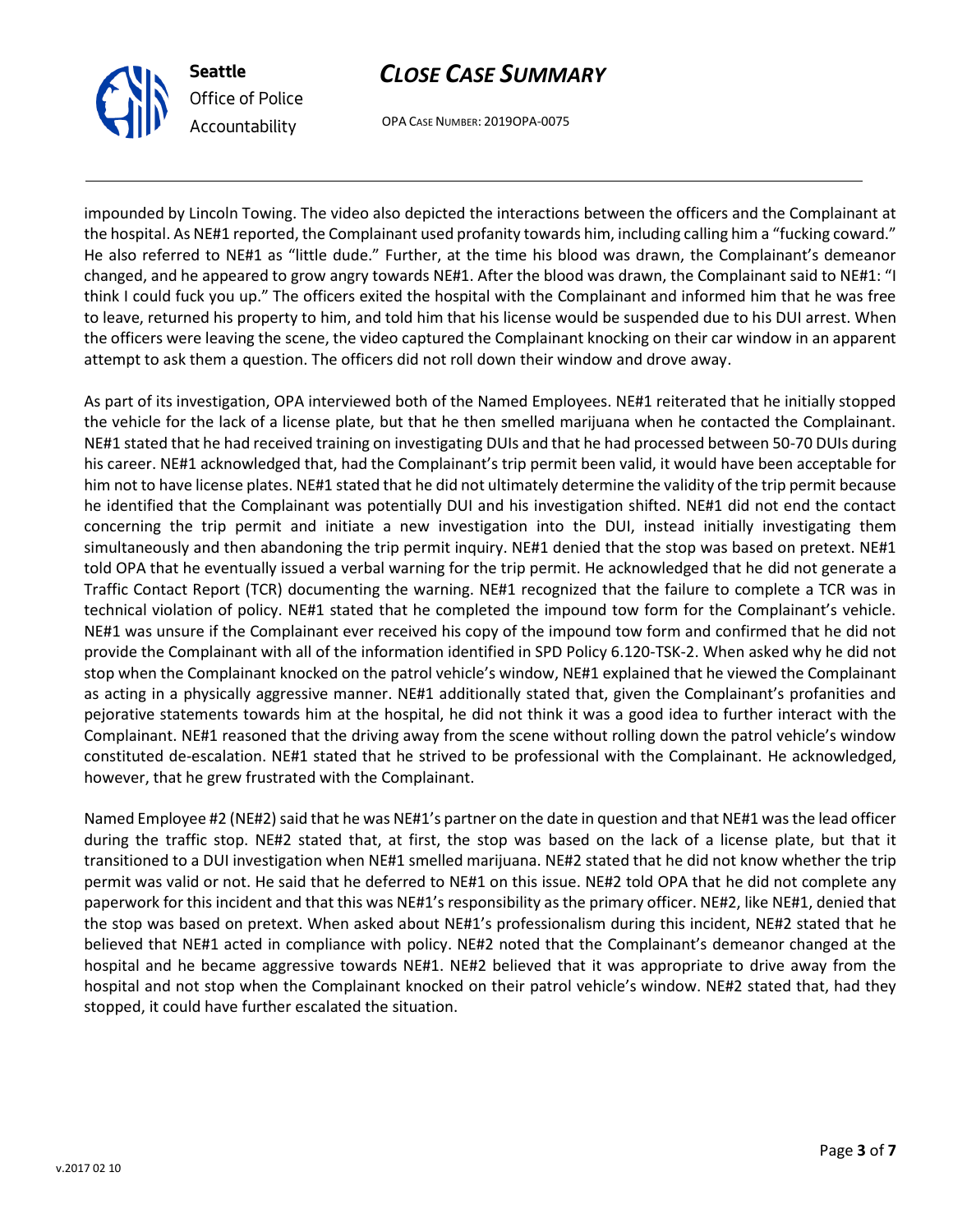

### **ANALYSIS AND CONCLUSIONS:**

#### **Named Employee #1 - Allegations #1**

**Seattle**

*Office of Police Accountability*

## *6.220 - Voluntary Contacts, Terry Stops & Detentions 7. Under Washington State Law, Traffic Violations Will Not Be Used as a Pretext to Investigate Unrelated Crimes*

SPD Policy 6.220-POL-7 defines as pretext stop as follows: "stopping a suspect for an infraction to investigate criminal activity for which the officer has neither reasonable suspicion nor probable cause." While the United States Supreme Court held in *Whren v. United States*, 507 U.S. 806 (1996), that the subjective intent of an officer is not a factor in whether a stop s supported by reasonable suspicion, Washington State law and SPD policy are more restrictive. Specifically, SPD Policy 6.220-POL-7 states the following: "Under Washington State law, traffic violations will not be used as a pretext to investigate unrelated crimes."

The Complainant alleged that the Named Employees used his trip permit as a pretext to stop him to investigate possible marijuana use. He contended that this violated policy and the law.

Based on OPA's investigation, there is insufficient evidence in the record establishing that this was a pretext stop. Indeed, the information available to OPA indicates the opposite. From a review of the video, it appears to OPA that the officers' intent was to stop the Complainant for the lack of a license plate. Supporting this determination is the fact that the officers made no mention of the marijuana or their intent to investigate that possible crime until after they approached the vehicle and the Complainant rolled down his window. Only at that point did NE#1 report that he smelled marijuana and begin to question the Complainant about whether he used marijuana that evening. The Complainant admitted that he had done so just 40 minutes earlier, while in his vehicle, and had a burnt marijuana cigarette in his cup holder. Notably, the Complainant denied this during his OPA interview, which causes OPA to question his credibility.

As such, the officers had a lawful basis to investigate why the Complainant had no license plates and, once NE#1 smelled marijuana coming from the vehicle, whether he was DUI. OPA accordingly finds that the stop of the Complainant's vehicle was appropriate and was not based on pretext. For these reasons, I recommend that this allegation be Not Sustained – Unfounded as against both NE#1 and NE#2.

#### Recommended Finding: **Not Sustained (Unfounded)**

### **Named Employee #1 – Allegation #2** *16.230 – Issuing Tickets and Traffic Contact Reports 3. Officers Document All Traffic Stops*

SPD Policy 16.230-POL-3 requires that a warning issued as a result of a traffic stop be documented in a TCR.

Here, NE#1 admittedly did not complete a TCR after giving a warning to the Complainant concerning the lack of a license plate. When he failed to do so, he acted contrary to policy. However, I find that this was an oversight and not intentional misconduct. As such, instead of a Sustained finding, I recommend that NE#1 receive the below Training Referral.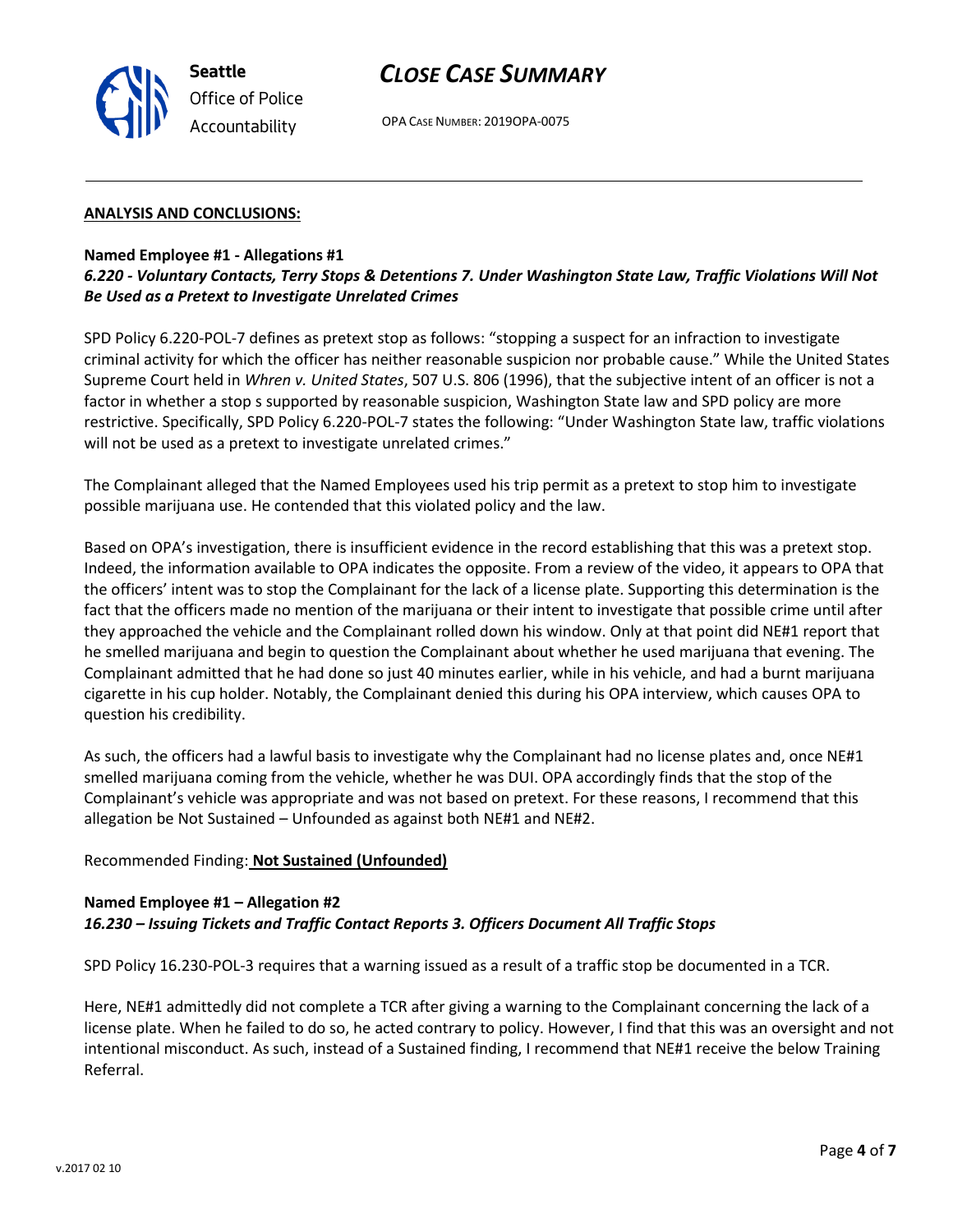# *CLOSE CASE SUMMARY*

OPA CASE NUMBER: 2019OPA-0075

• **Training Referral**: NE#1 should be retrained concerning SPD Policy 16.230-POL-3 and, specifically, regarding the requirement that he generate a TCR when issuing a warning as a result of a traffic stop. NE#1 should be counseled to more closely comply with this policy moving forward. This training and associated counseling should be documented and this documentation should be maintained in an appropriate database.

## Recommended Finding: **Not Sustained (Training Referral)**

## **Named Employee #1 - Allegation #3** *6.120 - Impounding Vehicles TSK-2-Impounding a Vehicle for DUI Arrests*

SPD Policy 6.120-TSK-2 provides guidance for the impounding of a vehicle as part of a DUI arrest. Relevant to this case, this policy requires that the subject be given a copy of the impound tow form and that the subject be advised "that only another registered owner or legal owner of the vehicle may redeem the vehicle within twelve hours." (SPD Policy 6.120-TSK-2.)

NE#1 acknowledged that he did not complete either of these steps here and, when he failed to do so, that he acted contrary to policy. However, and as with Allegation #2, I find that this was a mistake not intentional misconduct and I recommend that NE#1 receive the below Training Referral.

• **Training Referral**: NE#1 should be retrained on the elements of SPD Policy 6.120-TSK-2. NE#1 should be counseled to more closely comply with this policy moving forward. This training and associated counseling should be documented and this documentation should be maintained in an appropriate database.

Recommended Finding: **Not Sustained (Training Referral)**

## **Named Employee #1 - Allegations #4** *5.001 - Standards and Duties 10. Employees Shall Strive to be Professional*

The Complainant alleged that NE#1 was unprofessional towards him during this incident. The Complainant specifically pointed towards NE#1 having the Complainant perform SFSTs in a public location and that NE#1 failed to answer his questions and instead drove away.

SPD Policy 5.001-POL-10 requires that SPD employees "strive to be professional at all times." The policy further instructs that "employees may not engage in behavior that undermines public trust in the Department, the officer, or other officers." (SPD Policy 5.001-POL-10.) The policy further states the following: "Any time employees represent the Department or identify themselves as police officers or Department employees, they will not use profanity directed as an insult or any language that is derogatory, contemptuous, or disrespectful toward any person." (*Id*.) Lastly, the policy instructs Department employees to "avoid unnecessary escalation of events even if those events do not end in reportable uses of force." (*Id*.)

At his OPA interview, NE#1 explained that he left the scene without answering the Complainant's questions because he felt that the Complainant's behavior was escalating and he wanted to avoid a possible conflict. NE#1 pointed to the Complainant's statements and actions while in the hospital. NE#1's contentions were supported by NE#2, who similarly stated that the Complainant acted aggressively towards NE#1 while in the hospital. NE#2 viewed driving



**Seattle** *Office of Police Accountability*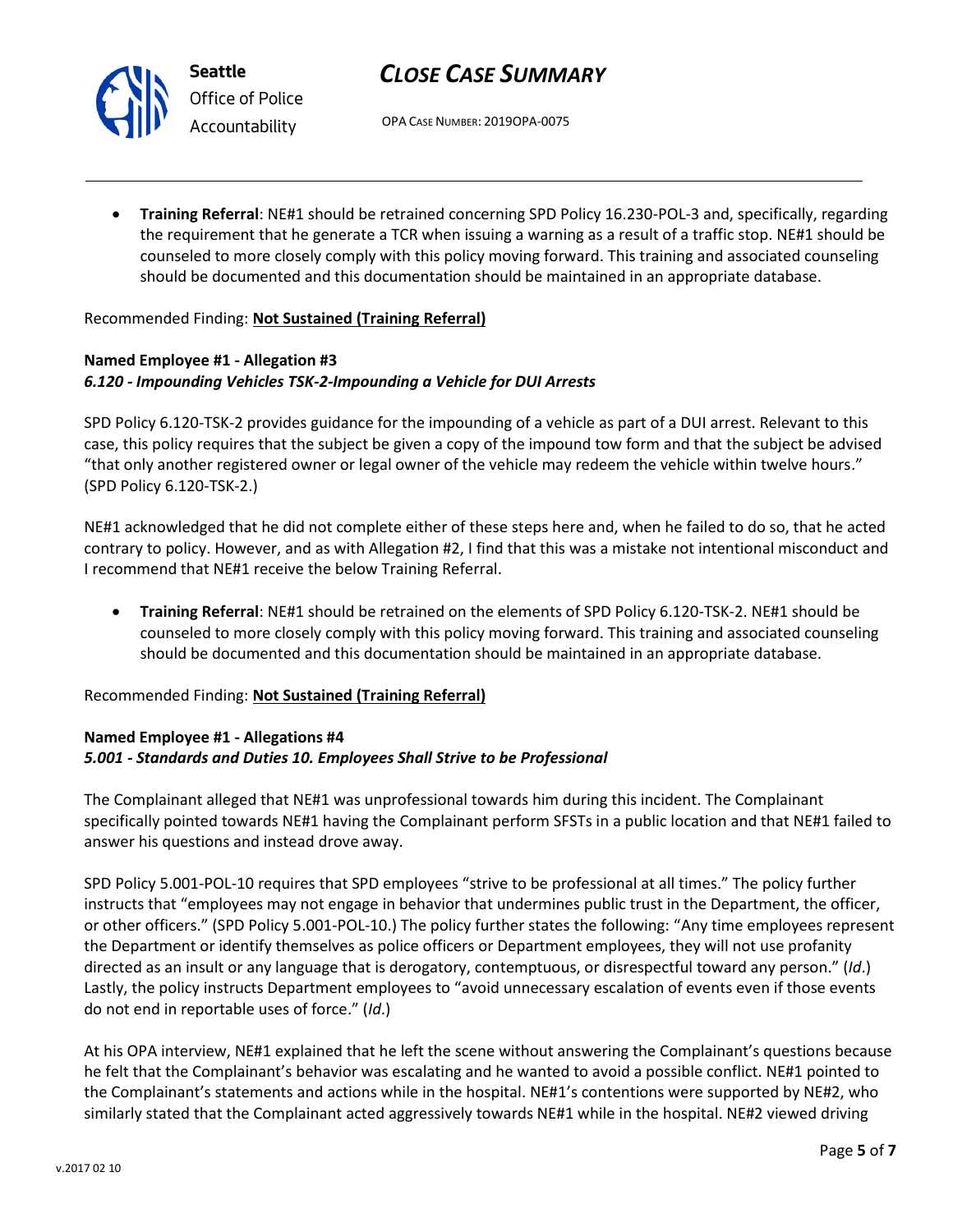

# *CLOSE CASE SUMMARY*

OPA CASE NUMBER: 2019OPA-0075

away from the scene without engaging with the Complainant as serving to de-escalate the situation or, stated differently, as serving to ensure that it did not further escalate.

Based on OPA's review of the video, I concur that the Complainant acted increasingly aggressively towards NE#1. He used profanity towards him, repeatedly glared at him, contemplated aloud whether he could overcome NE#1 in a physical fight, and made statements that both NE#1 and NE#2 construed to be threatening. Given this, I do not believe that it was unprofessional for NE#1 to have driven away from the scene without stopping to answer the Complainant's questions. I agree with both officers that, when they did so, it ensured that the situation did not further escalate.

Moreover, with regard to the Complainant's allegations concerning the SFSTs, those tests were conducted because the officers reasonably believed that the Complainant was DUI. While OPA understands that it may have been embarrassing for the Complainant for those tests to have been administered in public, that was the only option available to the officers and was entirely appropriate and consistent with the officers' training. As such, this was not unprofessional conduct on the part of NE#1.

For the above reasons, I recommend that this allegation be Not Sustained – Unfounded.

Recommended Finding: **Not Sustained (Unfounded)**

# **Named Employee #2 - Allegations #1**

## *6.220 - Voluntary Contacts, Terry Stops & Detentions 7. Under Washington State Law, Traffic Violations Will Not Be Used as a Pretext to Investigate Unrelated Crimes*

For the same reasons as stated above (*see* Named Employee #1, Allegation #1), I recommend that this allegation be Not Sustained – Unfounded.

Recommended Finding: **Not Sustained (Unfounded)**

# **Named Employee #2 - Allegation #2** *16.230 - Issuing Tickets and Traffic Contact Reports 3. Officers Document All Traffic Stops*

NE#1, not NE#2, was responsible for the documentation of this incident given his role as the primary officer. As such, NE#2 was not required to complete the TCR for this incident and does not bear any culpability for the failure to do so. Moreover, NE#1, not NE#2, was obligated to provide the Complainant with a copy of the impound tow report and to comply with the requirements of SPD Policy 6.120-TSK-2. Again, NE#2 does not bear responsibility for the fact that this policy was not complied with completely in this case.

For the above reasons, I recommend that both Allegation #2 and Allegation #3 be Not Sustained – Unfounded as against NE#2.

## Recommended Finding: **Not Sustained (Unfounded)**